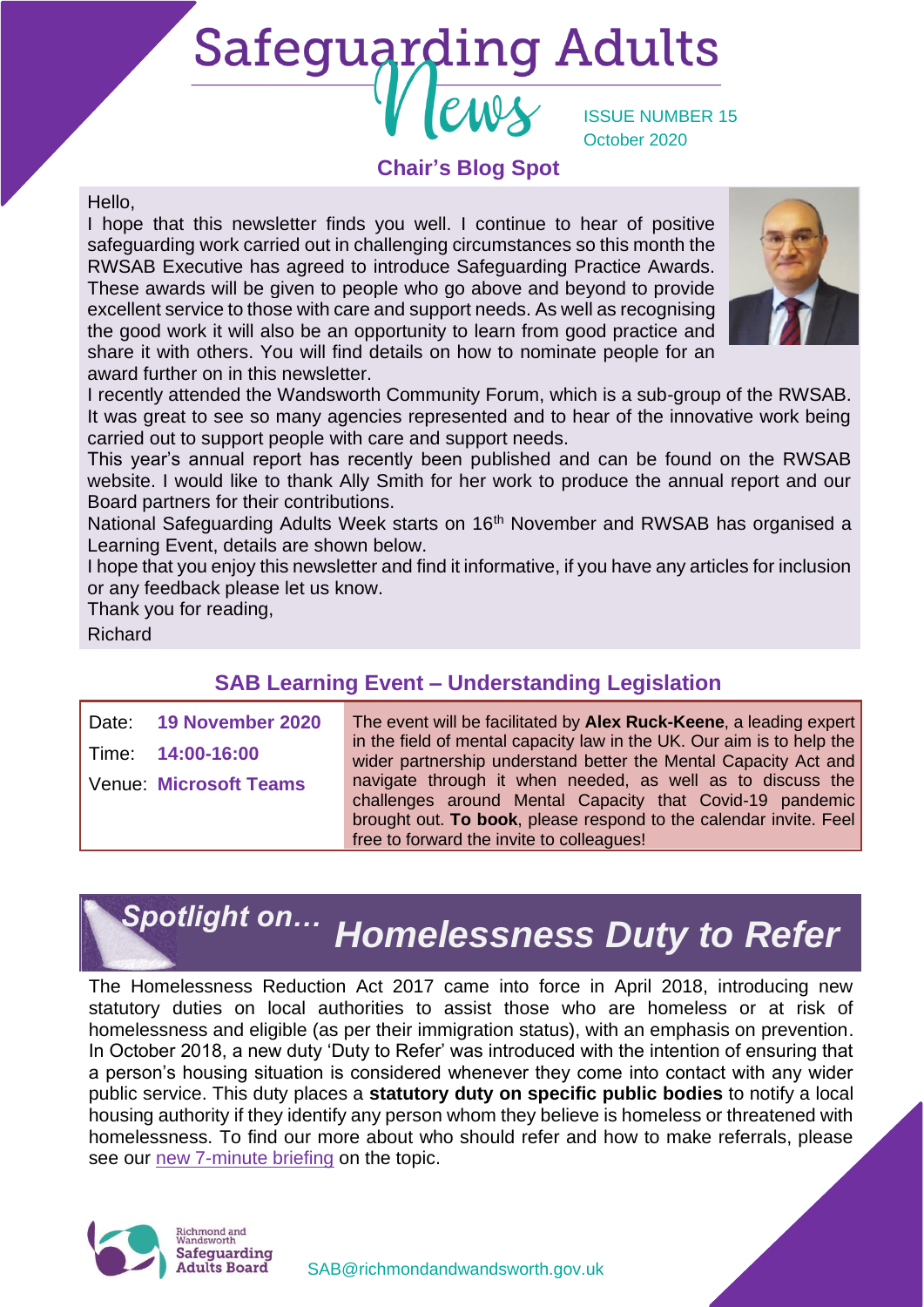# **RWSAB Safeguarding Adults Practice Awards Launch!**



The Richmond and Wandsworth Safeguarding Adults Board are introducing the Richmond and Wandsworth Safeguarding Adults Practice Award (RWSPA)!

The award recognises professionals from any agency working within the Boroughs of Richmond and Wandsworth, who exemplify the best of the six key principles set out by the statutory guidance of the Care Act 2014:

- ➢ **Empowerment** *(e.g. making safeguarding personal, putting the adult at risk at the centre of the safeguarding process)*
- ➢ **Prevention** *(e.g. has put into practice an idea of initiative which has helped prevent abuse - no matter how small!)*
- ➢ **Proportionality** *(e.g. has demonstrated thorough practice within a safeguarding enquiry)*
- ➢ **Protection** *(e.g. has responded to a crisis that has helped to protect an adult at risk from abuse)*
- ➢ **Partnership** *(e.g. demonstrated example of excellent partnership working)*
- ➢ **Accountability** *(e.g. demonstrated example of reflective and thoughtful practice in supervision or team meeting)*

Nominations can be made by anyone and submitted to the Board's email address and when received, will be collated and sent to the SAB Executive members (Director of Adult Social Care and Public Health, Detective Superintendent SWL Basic Command Unit and Director of Quality SWL Clinical Commissioning Group) to judge and agree which nomination should receive the award.

The individual chosen will be invited to attend the appropriate Board meeting to receive thanks and their award (a certificate). All those nominated will receive a letter of thanks from the Board's Independent Chair.

As well as recognising good practice, the RWSPA will enable learning when things go well, not just when things go wrong (which is the case with the majority of SARs). The identified learning will then be shared with other professionals via the Partnership.

To nominate, please download our [RWSPA Referral Form,](https://www.richmond.gov.uk/media/20101/rwspa_referral_form.docx) fill it in and send it to [SAB@richmondandwandsworth.gov.uk](mailto:SAB@richmondandwandsworth.gov.uk)

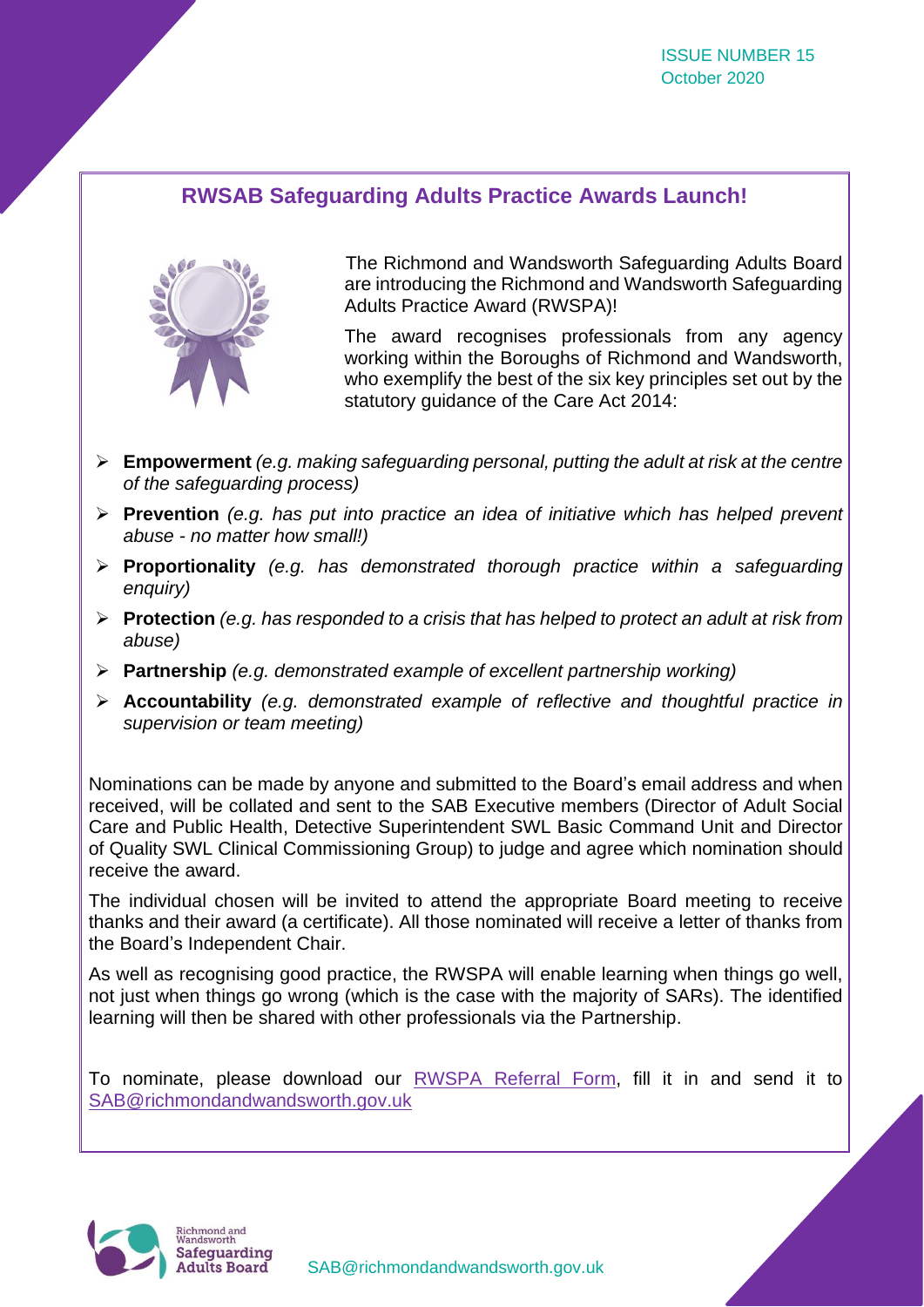**New** on the RWSAB web pages:

➢ [RWSAB Annual Report](https://www.richmond.gov.uk/media/17953/safeguarding_annual_report_2019_20.pdf) – the 2019/20 Annual Report is now published!

- ➢ [What to expect from a Safeguarding referral?](https://www.richmond.gov.uk/media/20046/what_to_expect_when_you_raise_adult_safeguarding_concern.pdf) new 7-minute briefing-style leaflet explaining the process.
- $\triangleright$  [Duty to Refer some who is homeless or threatened with homelessness](https://www.richmond.gov.uk/media/20085/homelessness_duty_to_refer_7_minute_briefing.pdf) 7-inute briefing explaining the homelessness Duty to Refer.
- ➢ [Cuckooing](https://www.richmond.gov.uk/media/19913/cuckooing-leaflet-v1.pdf) new leaflet raising awareness around cuckooing.

# **Kingston & Richmond Safeguarding Children Partnership**

Kingston & Richmond's Safeguarding Children Partnership publishes monthly newsletters available on their homepage, where you can also sign up to receive them directly by email [https://kingstonandrichmondsafeguardingchildrenpartnership.org.uk/.](https://protect-eu.mimecast.com/s/d3a5Cwj9sRD1ElFVN1kO?domain=kingstonandrichmondsafeguardingchildrenpartnership.org.uk/)

October's edition features items on modern slavery, and parental vulnerability and adverse childhood experiences, which are relevant to safeguarding adults too. There is also information on how to access the varied training which professionals and volunteers are warmly welcomed to enrol on.

# **Survey on the effectiveness of the RWSAB**

We ask all members to fill in [this Survey on the effectiveness of the RWSAB,](https://www.smartsurvey.co.uk/s/IMON3F/) which was originally circulated with the AGM papers. We've only had a few responses and think it is important to get more views from the wider Partnership. Thank you!

# **Update from SAB Executive**

The SAB Executive met on 30 September 2020 and heard updates from the Sub-groups. The group reviewed its Terms of Reference, with focus on membership and frequency of the meetings and no changes were made. The Executive will therefore keep its membership as is and continue to meet every two months.

The Richmond and Wandsworth Safeguarding Adults Practice Awards were agreed to launch, with the aim to recognise and share good practice in Safeguarding in Richmond and Wandsworth.

The Executive also signed off the RWSAB Annual Report, the updated SAR Protocol and formally the updated Vision and Strategy, and the Business Plan, agreeing a few minor changes around adding Covid-19 in actions and priorities.